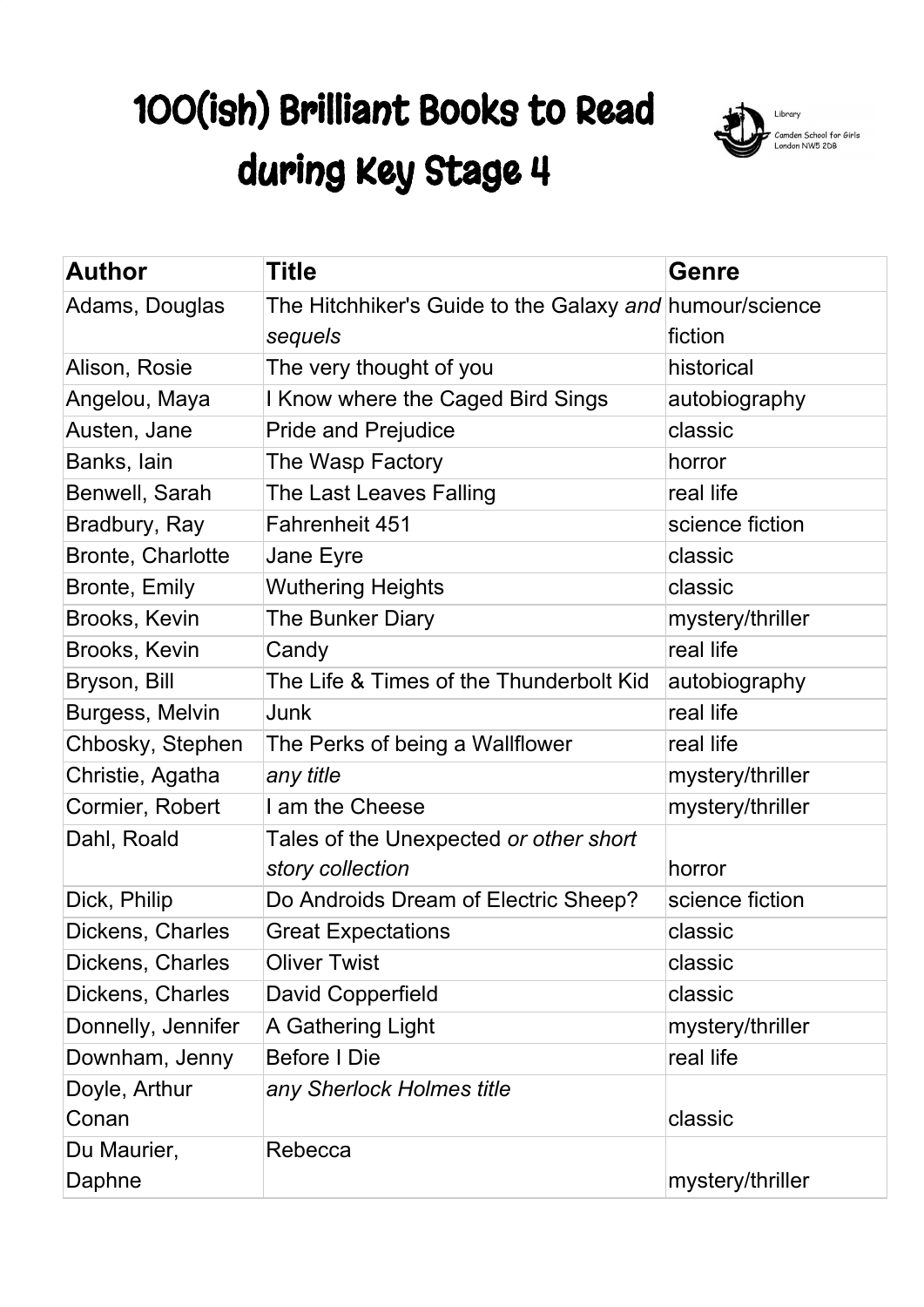| Durrell, Gerald   | My Family and Other Animals            | autobiography           |
|-------------------|----------------------------------------|-------------------------|
| Fielding, Helen   | <b>Bridget Jones' Diary</b>            | humour                  |
| Fowley-Doyle, M   | <b>The Accident Season</b>             | real life               |
| Frank, Anne       | The Diary of a Young Girl              | autobiography           |
| Gaarder, Jostein  | Sophie's World                         | non-fiction/philosophy  |
| Gavriel, Savit    | Anna and the Swallow Man               | historical              |
| Gibbon, Stella    | <b>Cold Comfort Farm</b>               | humour                  |
| Golding, William  | Lord of the Flies                      | classic                 |
| Grossmith, George | The Diary of as Nobody                 | humour                  |
| Guene, Faiza      | <b>Just Like Tomorrow</b>              | real life               |
| Haddon, Mark      | The Curious Incident of the Dog in the |                         |
|                   | Night-time                             | real life               |
| Harris, Robert    | Archangel                              | mystery/thriller        |
| Harris, Robert    | Fatherland                             | mystery/thriller        |
| Harrop, Isobel    | The Isobel Journal                     | autobiography           |
| Hill, Susan       | The Woman in Black                     | horror                  |
| Hitchcock,        | The Smell of Other People's Houses     |                         |
| <b>Bonnie-Sue</b> |                                        | real life               |
| Hines, Barry      | A Kestrel for a Knave                  | real life               |
| Hosseini, Khaled  | The Kite Runner                        | real life               |
| Hosseini, Khaled  | A Thousand Splendid Suns               | real life               |
| Howe, Katherine   | Conversion                             | historical              |
| Hughes, M V       | A London Girl of the 1880s             | autobiography           |
| Huxley, Aldous    | <b>Brave New World</b>                 | classic/science fiction |
| Ishiguro, Kazuo   | Never Let Me Go                        | science fiction         |
| James, Henry      | The Turn of the Screw                  | classic/horror          |
| Kelman, Stephen   | <b>Pigeon English</b>                  | real life               |
| Kidd, Sue Monk    | The Secret Life of Bees                | historical              |
| Klein, Rachel     | <b>The Moth Diaries</b>                | horror                  |
| Lee, Harper       | To Kill a Mockingbird                  | classic                 |
| Le Guin, Ursula   | <b>Earthsea Quartet</b>                | fantasy                 |
| Levy, Andrea      | <b>Small Island</b>                    | historical              |
| Martel, Yann      | The Life of Pi                         | fantasy                 |
| Mayhew, Julie     | <b>Mother Tongue</b>                   | real life               |
| Mayhew, Julie     | Red Ink                                | real life               |
| McCourt, Frank    | Angela's Ashes                         | autobiography           |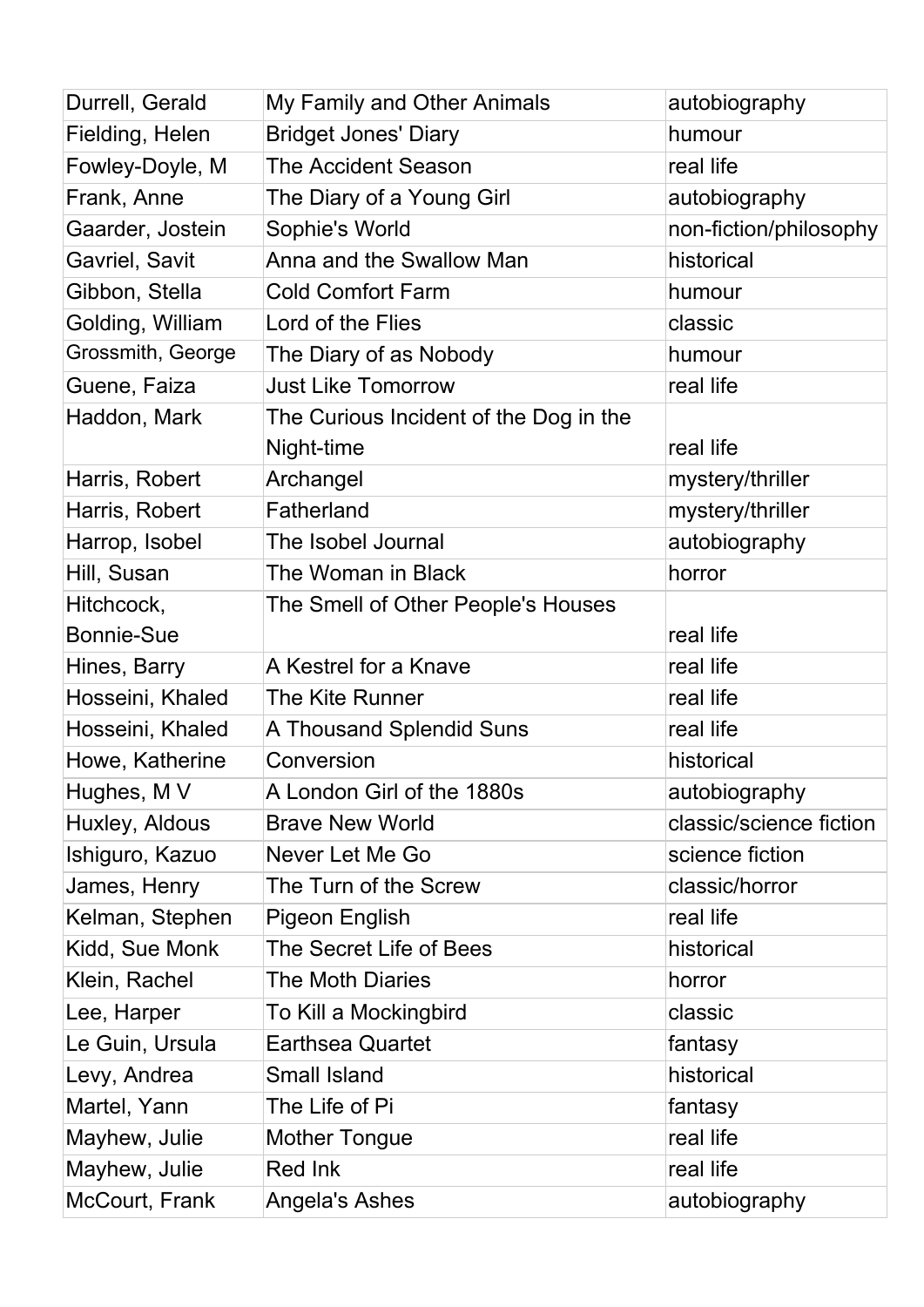| Morgan, Nicola     | The Teenage Guide to Stress            | non-fiction             |
|--------------------|----------------------------------------|-------------------------|
| Morgenstern, Erin  | The Night Circus                       | fantasy                 |
| Nabokov, Vladimir  | Lolita                                 | classic                 |
| Nelson, Jandy      | I'll Give you the Sun                  | real life               |
| Nelson, Jandy      | The Sky is Everywhere                  | real life               |
| Newbery, Linda     | <b>The Shell House</b>                 | historical              |
| Orwell, George     | <b>Animal Farm</b>                     | classic                 |
| Orwell, George     | 1984                                   | classic/science fiction |
| Packham, Chris     | Fingers in the Sparkle Jar             | autobiography           |
| Peet, Mal          | Life, an exploded diagram              | historical              |
| Peet, Mal          | Tamar                                  | historical              |
| Picoult, Jodi      | My Sister's Keeper or any other title  | real life               |
| Plath, Sylvia      | The Bell Jar                           | real life               |
| Poe, Edgar Allan   | any short story collection             | horror                  |
| Pratchett, Terry   | any Discworld book                     | fantasy                 |
| Pratt, Non         | <b>Trouble</b>                         | <b>Real life</b>        |
| Rosoff, Meg        | <b>How I Live Now</b>                  | real life               |
| Sagan, Carl        | Contact                                | science fiction         |
| Salinger, J. D     | The Catcher in the Rye                 | real life               |
| Satrapi, Marjane   | Persepolis                             | graphic novel           |
| Sebold, Alice      | The Lovely Bones                       | mystery/thriller        |
| Sepetys, Ruta      | Salt to the sea                        | historical              |
| Shelley, Mary      | Frankenstein                           | classic/horror          |
| Smith, Alexander   | The no1 Ladies' Detective Agency and   |                         |
| <b>McCall</b>      | sequels                                | mystery/thriller        |
| Smith, Dodie       | I capture the castle                   | real life               |
| Solzhenitsyn,      | One Day in the life of Ivan Denisovich |                         |
| Aleksandr          |                                        | classic                 |
| Spiegelman, Art    | Maus                                   | graphic novel           |
| Steinbeck, John    | Of Mice and Men                        | classic                 |
| Steinbeck, John    | <b>The Pearl</b>                       | classic                 |
| Stevenson, Robert  | The Strange Case of Dr Jekyll and Mr   |                         |
| Louis              | Hyde                                   | science fiction         |
| Stiefvater, Maggie | The Raven Boys and sequels             | fantasy                 |
| Stockett, Kathryn  | The Help                               | historical              |
| Syal, Meera        | Anita and Me                           | real life               |